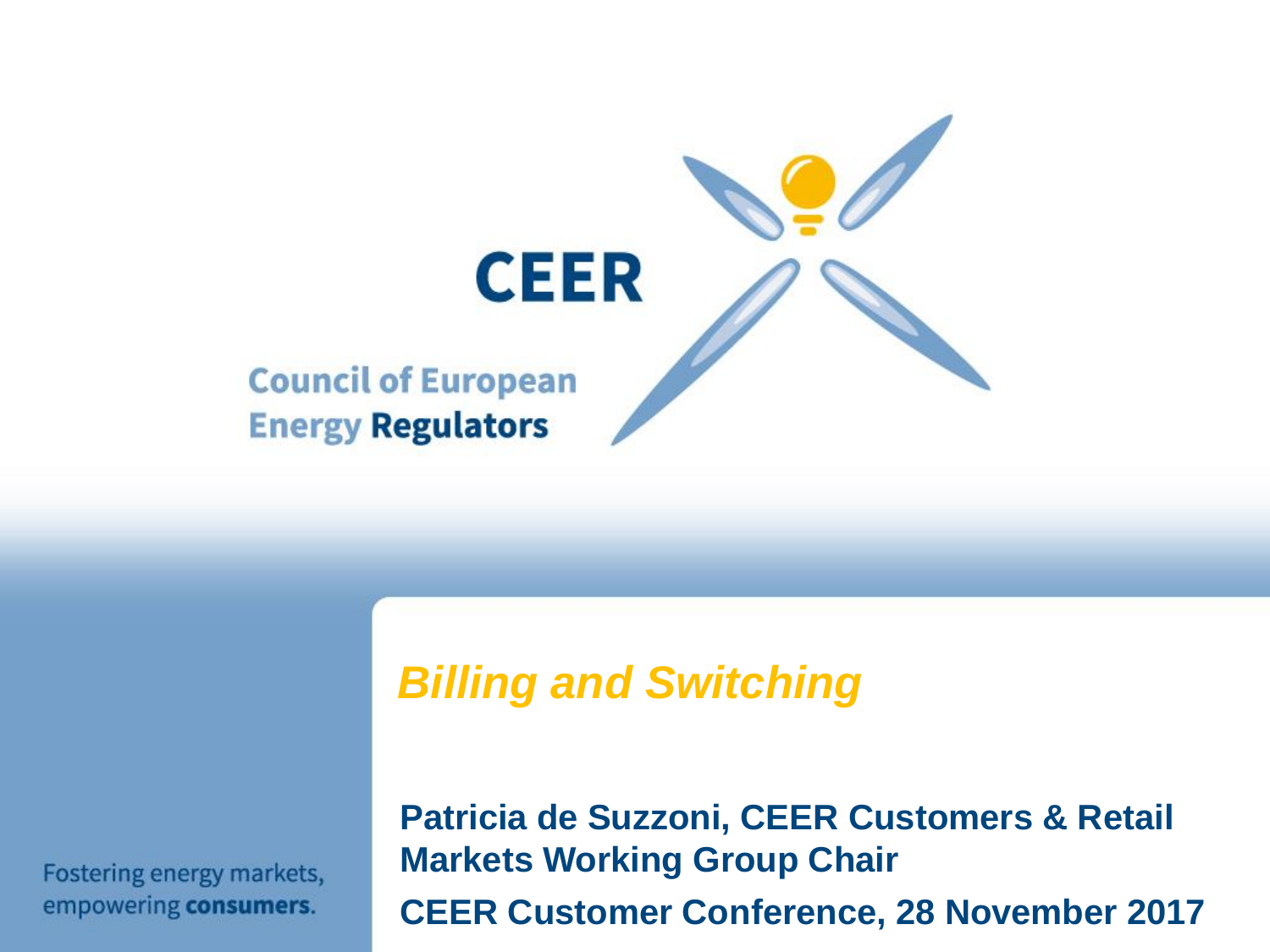

## *Clear, accurate customer information and billing*

- Information is a basic right that helps consumers adjust consumption in response to market signals and to make rational and more efficient choices.
- The current practice of presenting, on average, ten distinct information items on a consumer bill may be too much for consumers to deal with, thus compromising the beneficial role of information to consumers.
- CEER instead supports some minimum level of consumer protection information on bills so that they are simple and clear. In other words, providing consumers with effective and simple tools to understand their energy consumption, the related costs, payment methods and how to manage the bill.
- Consumers should be able to choose their billing period from a range of options, regardless of the type of meter.
- Minimum two years of historical consumption data.
- Informing consumers on price changes in advance should be implemented in all MSs and should be aligned with national consumer legislation as much as possible.